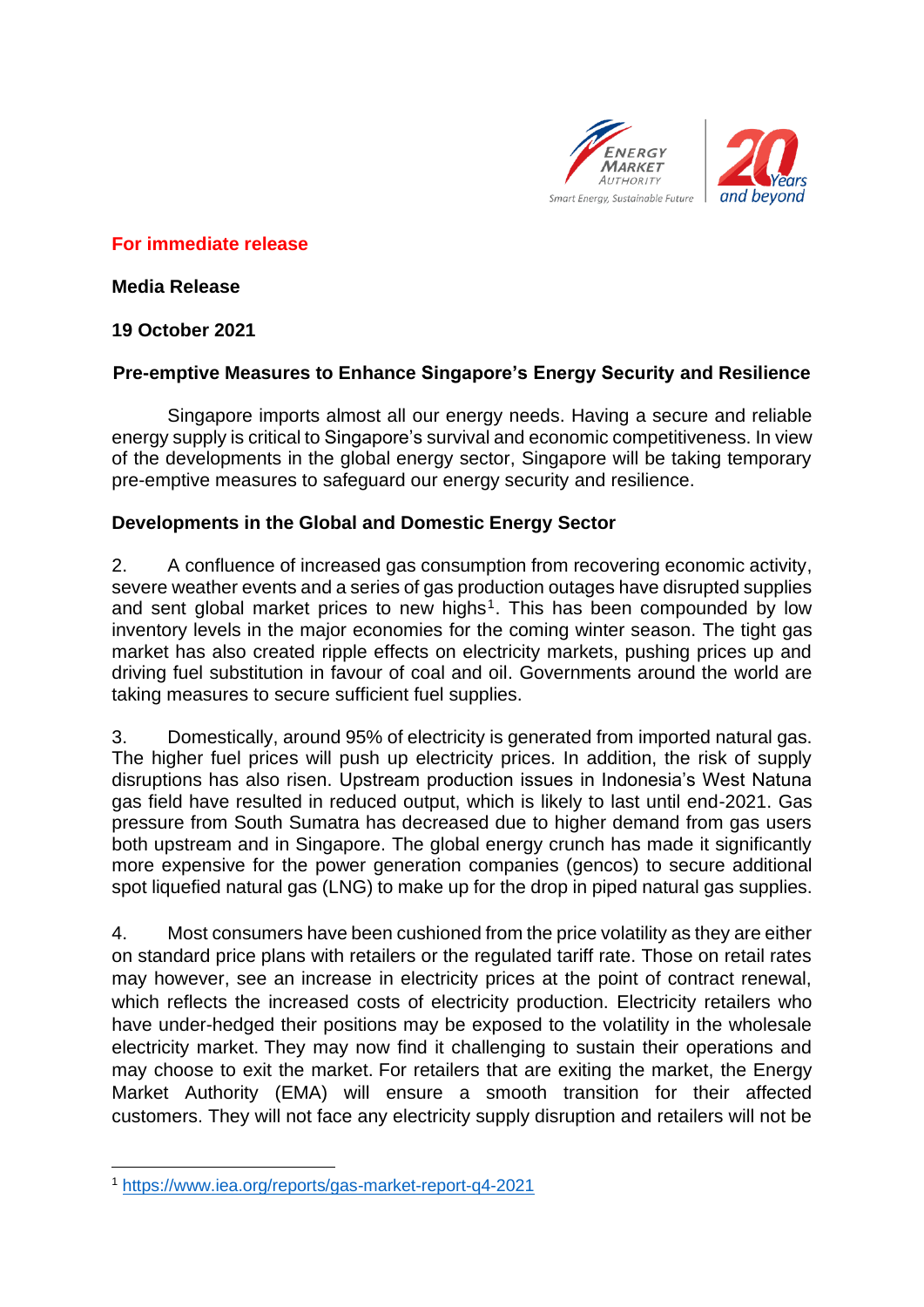allowed to charge an early termination fee. Household consumers will have their security deposits returned to them after outstanding charges are offset.

# **Pre-Emptive Measures to Enhance Energy Security and Resilience**

5. Singapore's overall gas supplies remain sufficient. Earlier this year, EMA appointed two new term LNG importers, on top of the existing two, to provide gas users in Singapore with more options to procure the gas they require. Nevertheless, given the developments in the global energy sector, EMA is working with industry stakeholders on three pre-emptive measures to further secure our fuel and electricity supply:

6. First, we will establish standby fuel facilities which gencos can draw upon if needed to generate electricity. We are working closely with all gencos to track their fuel supply levels and generating capacity, and will provide the standby fuel to them if gas supplies are affected or there is a need to ensure reliable electricity supply to consumers in Singapore.

7. Second, to complement the standby fuel facilities, EMA has informed gencos to contract sufficient fuel to at least meet the demands of customers of their retail arms. To help gencos who have not contracted enough gas, EMA has informed gencos which are looking to sell their excess natural gas supply to provide other gencos and EMA with the first right of refusal, before they can divert or onsell the excess gas to other parties.

8. Third, EMA has been working with gencos and will direct them to generate electricity using fuel from the standby facilities if needed to maintain system stability. EMA is monitoring the Singapore Wholesale Electricity Market closely and will intervene if necessary.

### **Conclusion**

9. These pre-emptive measures are extraordinary but necessary to secure our fuel and electricity supply. We will review if these measures are still needed by 31 March 2022. During this period, we urge consumers to conserve energy where possible. EMA will continue to monitor developments in the global and domestic energy sector closely and will introduce further measures if necessary.

-- End --